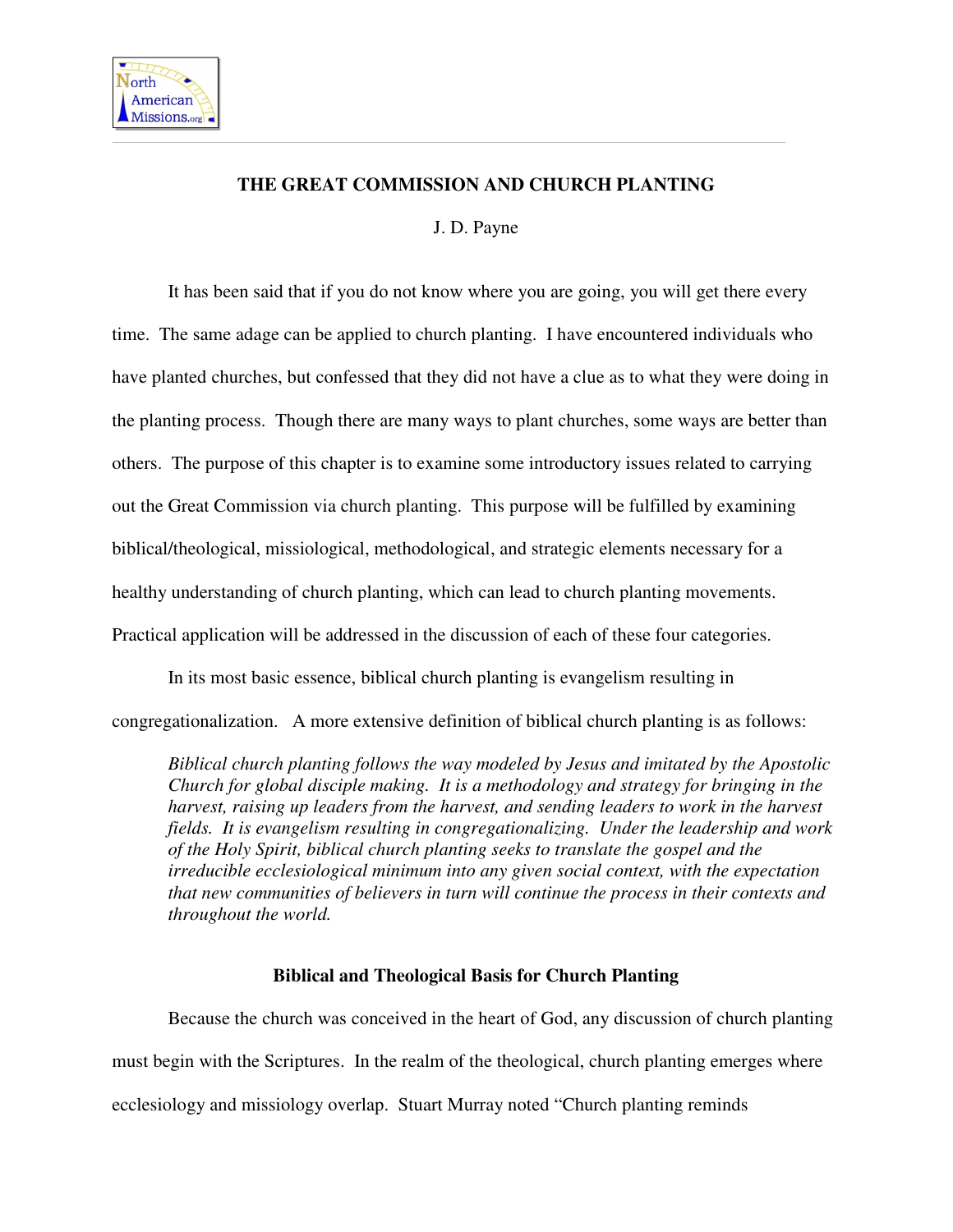missiologists that the church plays a pivotal role in mission. . . . Church planting reminds ecclesiologists that mission is the primary task of the church."<sup>1</sup>

 Contemporary readers of the New Testament must recognize that the Great Commission was given in a church planting context. The early believers were to go, make disciples, baptize, and teach. The only way for this mandate to be carried out until Christ's second advent was through communities of believers in particular geographical areas. At the inception of Jesus' words, only one such community existed; out of necessity and faithfulness, other communities would have to be birthed.

# **Way of Jesus**

 $\overline{a}$ 

 According to the above definition, biblical church planting follows the *way modeled by Jesus*. The obvious question arises: "What was the way modeled by Jesus as related to church planting?" In the gospels, Jesus manifested a highly relational, simple, and reproducible pattern of discipleship and leadership development with the early disciples. Examining the Gospels, one can discern the following pattern: model the lifestyle, release for service, reflect on the experiences, remodel the lifestyle, resend for service. $2$ 

 A comparison of the sending of the Twelve and the seventy-two as a case study reveals this pattern.<sup>3</sup> Because Jesus had already *modeled* His lifestyle before the disciples (see first nine chapters of Matthew and first eight chapters of Luke), He *released* them for a particular work. After the disciples completed their healing and preaching ministries, Jesus reminded the jubilant preachers that they should not be so concerned with the power they had over demons;

<sup>&</sup>lt;sup>1</sup>Stuart Murray, *Church Planting: Laying Foundations*, North American ed. (Scottdale, PE; Waterloo, ON: Herald Press, 2001), 54.

 $2$ I am not suggesting that Jesus followed this form of leadership development in a linear format (i.e., step one, then step two, then step three, etc.). Rather, I see these five different characteristics of the way of Jesus interweaving with one another and occurring at different times during the years of Jesus' earthly ministry.

<sup>&</sup>lt;sup>3</sup>See Matthew 10:1-11:1 and Luke 9:1-27 for the sending of the Twelve. See Luke 10:1-24 for the sending of the seventy-two.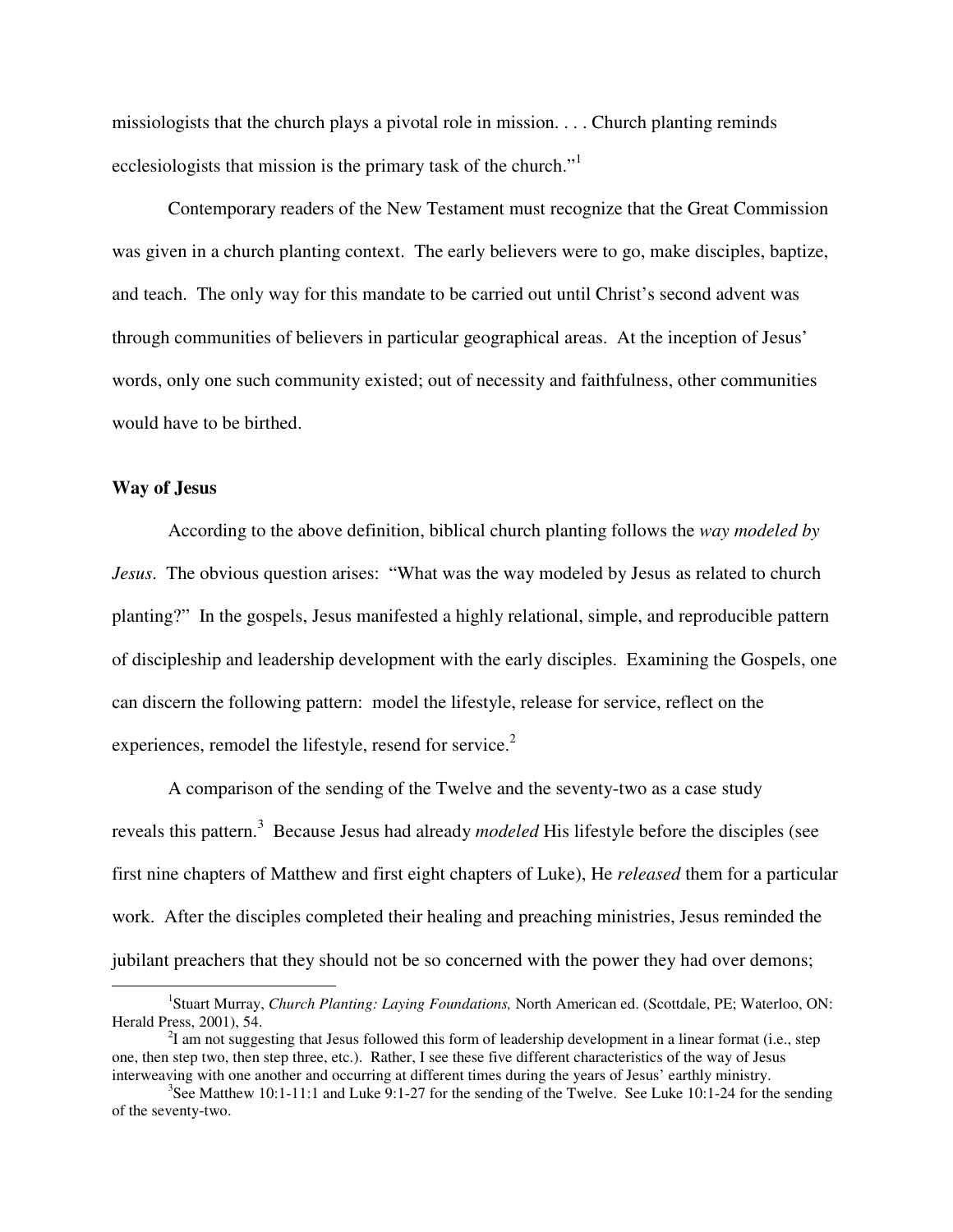rather, He admonished them to *reflect* on the fact that they should rejoice because their names were written in heaven (Luke 10:17-20). Throughout the rest of the Gospels, Jesus constantly *remodels* the lifestyle before the believers, ultimately *resending* them to make disciples of all nations (Matt 28:19).

 Of particular interest to contemporary church planters are Jesus' patterns emphasizing the importance of working with receptive peoples and releasing even new believers to proclaim the gospel. First, in the studies of the sending of the Twelve and the seventy-two, Jesus told the disciples to focus their attentions on those receptive to the gospel (Matt 10:11-16; Luke 10:5-16). While they were not to ignore the non-receptive, they were to focus on those ready to hear.

Second, Jesus understood that the Father was always at work in the world (John 5:17), and He trusted the Father to bring about His purposes—even through new believers. For example, in Mark 5 Jesus encountered a demon possessed man from the region of the Gerasenes. Following this man's deliverance from bondage, he eagerly desired to travel with Jesus (Mark 5:18). Rather than take this man under His wing and protect him from the evils of the world, Jesus immediately released this new believer to the Decapolis to testify to the power of God (Mark 5:19-20). Church planters are wise to encourage new believers to become immediate witnesses of God's grace.

### **Imitation by Apostolic Church**

 According to the definition of church planting, biblical church planting follows the way modeled by Jesus and *imitated by the Apostolic Church* for global disciplemaking. An examination of the New Testament beyond the Gospels reveals that the Apostolic Church imitated the patterns modeled by Jesus. At times, Paul even stated that his readers should be "imitators" of him and of the Lord (1 Cor 4:16; 11:1; Eph 5:1; Phil 3:17; 1 Thess 1:6; 2 Thess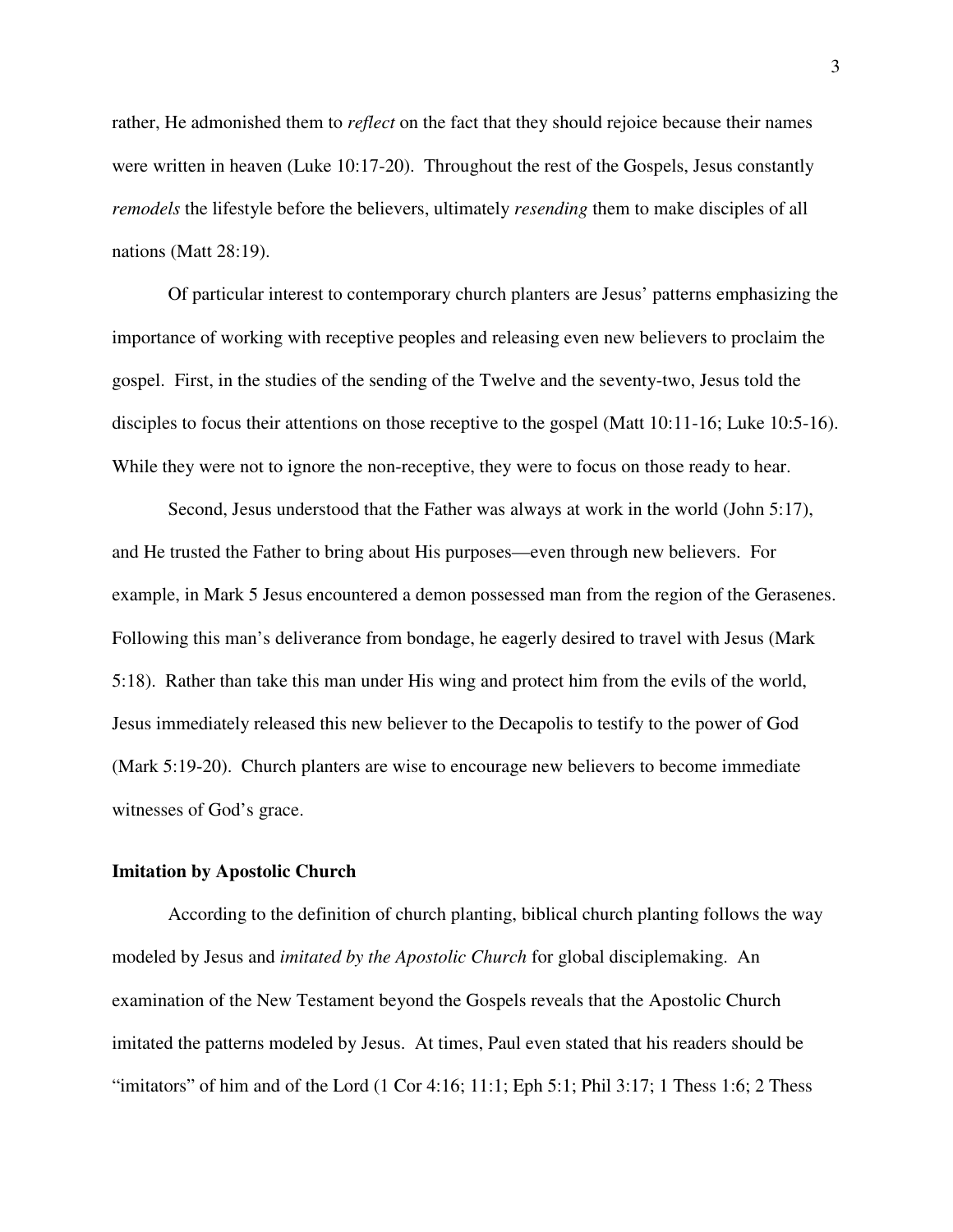3:9). Peter reminded his readers that Jesus was an example that we should follow (1 Peter 2:21). Paul preferred to preach to receptive audiences and departed from resistant soils (Acts 13:49-51; 18:6). Philip baptized the Ethiopian, and sent him on his way without a time of training (Acts 8:39-40). Much of the time Paul and his companions entered a city, planted a church, and soon afterward, departed to repeat the process.

The Apostolic Church realized that the Father was working, and could even work, when they were not around. They realized that it did not take years for a church to come into existence. Further, while recognizing the Pauline admonition that an elder not be a "new convert" (1 Tim 3:6), they appointed elders in new congregations in a short time after their inception (Acts 14:21-28; Titus 1:5).

#### **Practical Application**

*The greatest problem in North American church planting is a theological problem.* Many North Americans fail to understand the ontology (nature) and praxis (functions) of the Church. Usually, our cultural understanding of a North American "church" swallows our biblical understanding of church, leaving behind a distorted understanding of a New Testament church. For many, the cultural cannot be separated from the biblical. For others who are willing to take the risk to do honest exegetical work, the resulting improper question that generally arises is "How can I now make the biblical understanding of church fit into my cultural understanding of church?"

 The place to begin in church planting is with a biblical understanding of church—an understanding that does not require the Bible to bow to the spirit of our cultures. Begin by prayerfully restudying the Scriptures and seek to answer the following questions:

- 
- What is the church? What is necessary for a church to exist in any context, at any time, in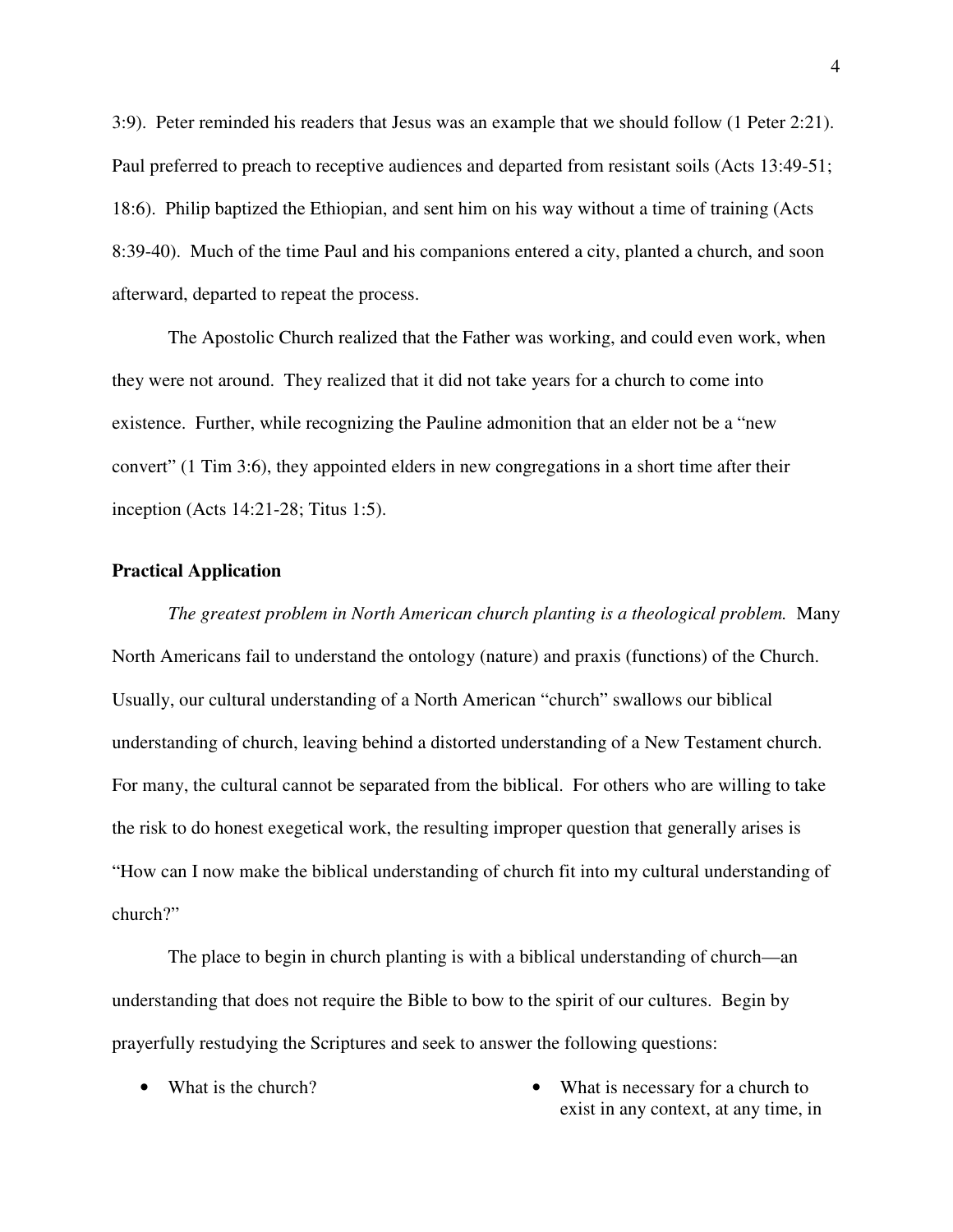any geographical location?

- What are the requirements for a church to be planted?
- What are the requirements to be a leader in the church?
- What was the role of community (fellowship) in the life of the

 $\overline{a}$ 

Apostolic Church? What did this community look like, practically speaking?

• What was the role of the Holy Spirit in Jesus' life and the life of the Apostolic Church?

# **A Missiological Basis for Understanding Church Planting**

 A missiological basis for understanding church planting seeks to discover the missionary principles upon which church planting exists. A return to the Scriptures is necessary for developing this basis. Though many such principles exist, space will permit the discussion of only five: homogenous units, persons of peace, bridges of God, receptivity, and missionary faith.

 In church planting, most of the time, it is advantageous to work among homogenous units. The principle behind this notion is the sociological fact that many people like to become Christians without crossing cultural barriers to follow Christ.<sup>4</sup> Homogeneous units manifest themselves in a variety of ways in any given context. Though many tend to think of these units solely in racial and socio-economic classifications, they extend well beyond ethnicity and wealth. Migrant workers spending summers at orchards, athletic groups on a college campus, people living within the same subdivision, and managerial employees at a corporation are all examples of homogenous units. The common bonds between individuals making up these units are excellent opportunities for the gospel to penetrate throughout the units, thus allowing the people to come to Christ and express themselves in a cultural manner in which they feel comfortable. The result may be several new churches.

Closely connected with homogenous units is the church planting principle of the "person

<sup>4</sup>Or, as Donald McGavran wrote, "Men like to become Christians without crossing racial, linguistic, or class barriers." See McGavran, *Understanding Church Growth* (Grand Rapids: Eerdmans, 1970), 198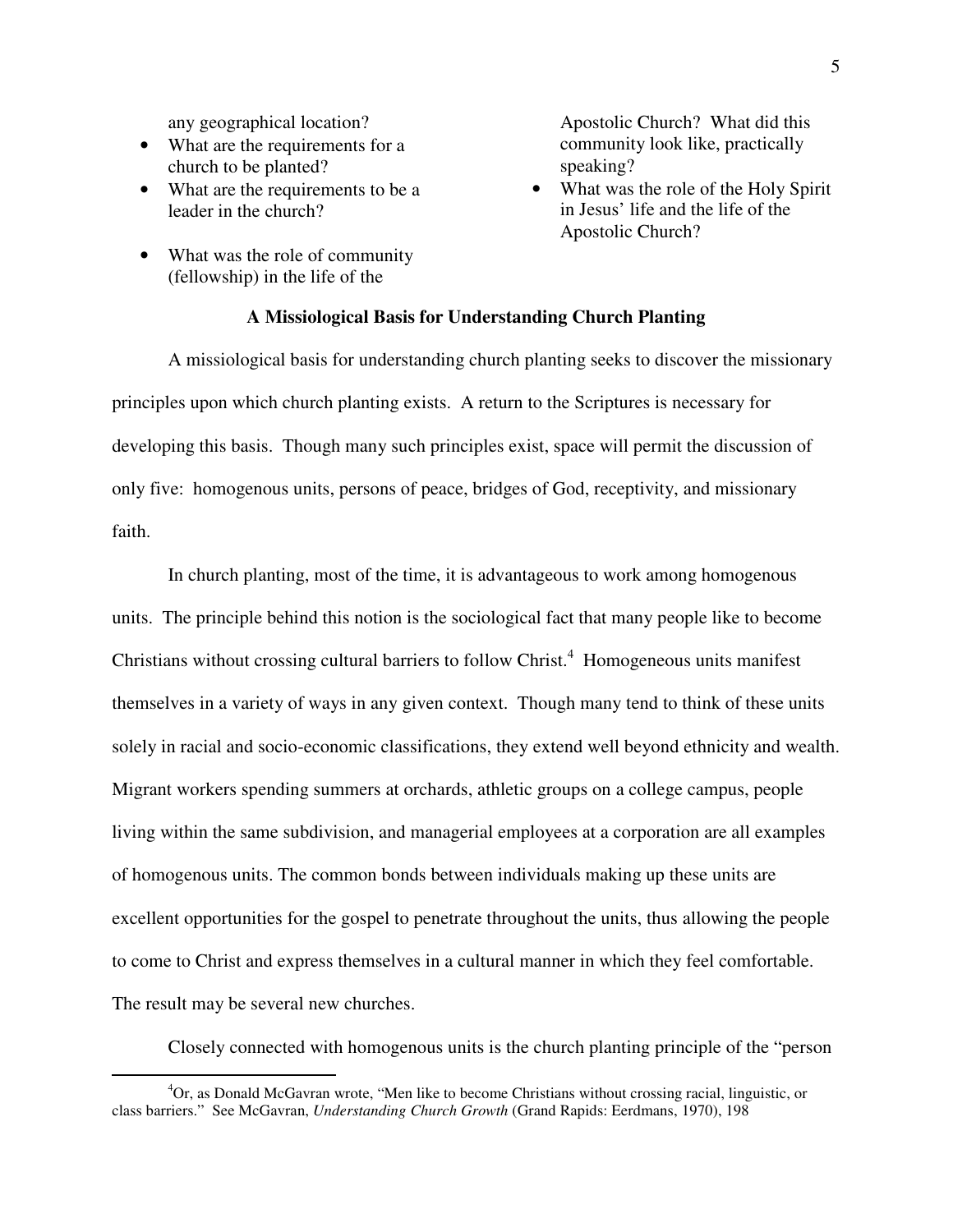of peace." The person of peace is usually someone who is receptive to the gospel and has many relationships with others in his or her culture. Jesus modeled this pattern before His disciples. Luke 5:27-29 records Matthew's call to follow Jesus, followed by a reception for Jesus at his home in the presence of many people. Jesus informed His disciples to look for this type of receptive person whenever they entered a town or village (Matt 10:11-13; Luke 10:5-9). The Apostolic Church imitated Jesus' pattern as noted in the stories of Cornelius (Acts 10:23-48), Lydia (Acts 16:13-15), and Aquila and Priscilla (Acts 18:3).

 Whenever a person of peace is located, he or she will hopefully become the messenger for the gospel to enter into the particular context. God in His sovereignty has established "bridges" (i.e., relationships) for the gospel to spread naturally throughout any given community. Church planters need to understand that the person of peace who already has inroads into the population can usually be more effective at reaching the people in his or her circles of influence than the church planters themselves.

 Though already discussed, the principle of receptivity is another vital issue in church planting. Jesus told a parable of different types of soil that yielded different results after the farmer scattered the seed (Matt 13:1-23). Time and again, Jesus' own ministry revealed the notion of the seed falling on different soils. Throughout Acts the early disciples found receptive hearts that produced a good crop, as well as hardened hearts that rejected both the message and the messengers.

 The final missiological basis to be discussed is the principle of missionary faith. Roland Allen described this faith as a faith in the Holy Spirit to bring about good works in the lives of the new believers (Eph 2:10), to seal new believers (Eph 1:13-14), to bless new believers with every spiritual blessing (Eph 1:3), and to keep new believers from falling and to present them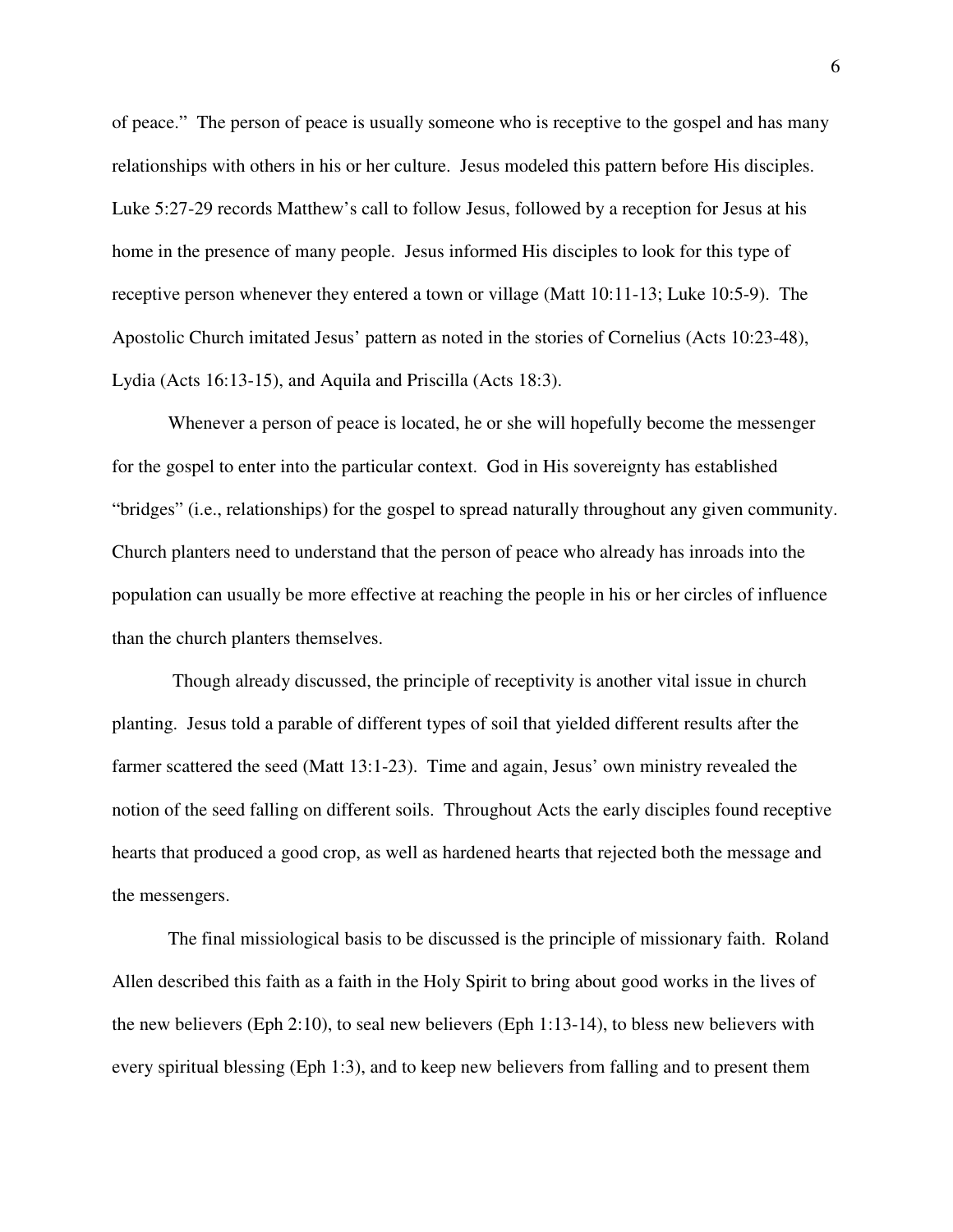without fault (Jude 24).<sup>5</sup> For example, Paul and his teams sometimes spent a short period of time with a group and then departed to plant other churches. Even after warning the Ephesian elders of false teachers, Paul was able to say before his departure "And now I commend you to God and the word of His grace, which is able to build you up and to give you the inheritance among all those who are sanctified" (Acts 20:32 NIV). This kind of missionary faith allows church planters to plant a congregation and trust God with the results.

### **Practical Application**

 $\overline{a}$ 

 Here are several questions to consider in assisting one in applying these missiological principles to a church planting situation. First, have pockets of people been identified that share a common bond, a homogenous unit? Again, this bond could be a similar socio-economic status, racial status, occupation, hobby, or geographical location. <sup>6</sup> Second, what is taking place to locate the person(s) of peace within the group? How much time is being spent in prayer for this individual(s)? How much outreach into the community is occurring?

Third, upon finding the person(s) of peace, what is being done to assist them in reaching their family members, friends, and acquaintances with the gospel? What is being accomplished to facilitate the spread of the gospel across the bridges that God has established between the person(s) of peace and his or her circles of influence? Fourth, whenever a group of believers come together to be the church, how are they being taught to "obey everything I commanded" (Matt 28:20)? What is being done to allow the Holy Spirit to raise up pastoral leaders from among the new believers? How much is the church planting team willing to trust the Holy Spirit

<sup>5</sup>Roland Allen, "The Place of 'Faith' in Missionary Evangelism," *World Dominion* 8 (1930): 237.

 $6E$ ven within certain homogeneous units, other homogeneous units can exist. For example, even within certain ethnic groups living within close proximity to one another, there will be well educated and poorly educated, blue collar workers and white collar workers, young and old. Sometimes it may be necessary to focus on a subgroup within the larger homogenous unit.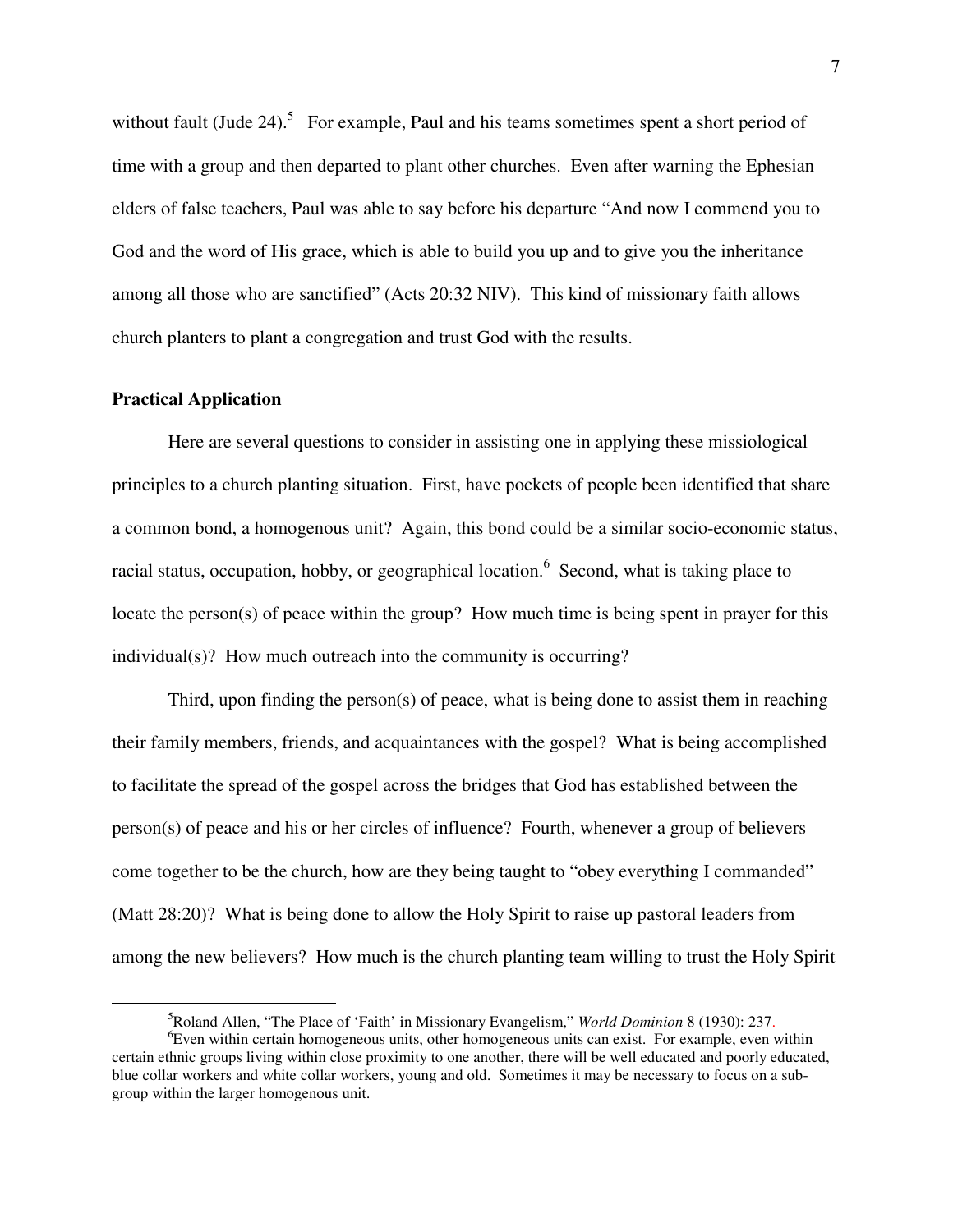with His church?

l

#### **A Methodological Basis for Church Planting**

 C. Peter Wagner once noted "the single most effective evangelistic methodology under heaven is planting new churches."<sup>7</sup> Though I believe Wagner stated a missiological truth, not all church planting methods are the same, and all church planting cannot be labeled "the single most effective evangelistic methodology." Returning to the definition, church planting is also a methodology . . . *for bringing in the harvest, raising up leaders from the harvest, and sending leaders to work in the harvest fields*. There are many ways to plant churches; therefore, one must be discerning in developing a church planting methodology that will best result in the multiplication of disciples, leaders, and churches. This section will attempt to discuss briefly a two guidelines that should govern the development of church planting methodologies.

 First, any church planting methodology should be contextualized among the given people. As little as possible of the cultural understandings of "church" from the church planting team should be imported onto the new believers. Just because the church planters like a certain music style, preaching style, leadership style, organizational structure, and philosophy of ministry does not mean that those cultural preferences will be culturally palatable to the new church. The church planters need a thorough understanding of the culture(s) of the homogeneous units. The Spirit and the Scriptures should guide the new churches in how to *be* the churches in their own contexts.

 The church planting team must have a proper understanding of the basic essence of church (i.e., the most basic elements necessary for a church to exist in any given culture, in any given time, in any given place). After coming to a biblical understanding of church, the team

<sup>7</sup>C. Peter Wagner, *Church Planting for a Greater Harvest* (Ventura, CA: Regal, 1990), 11.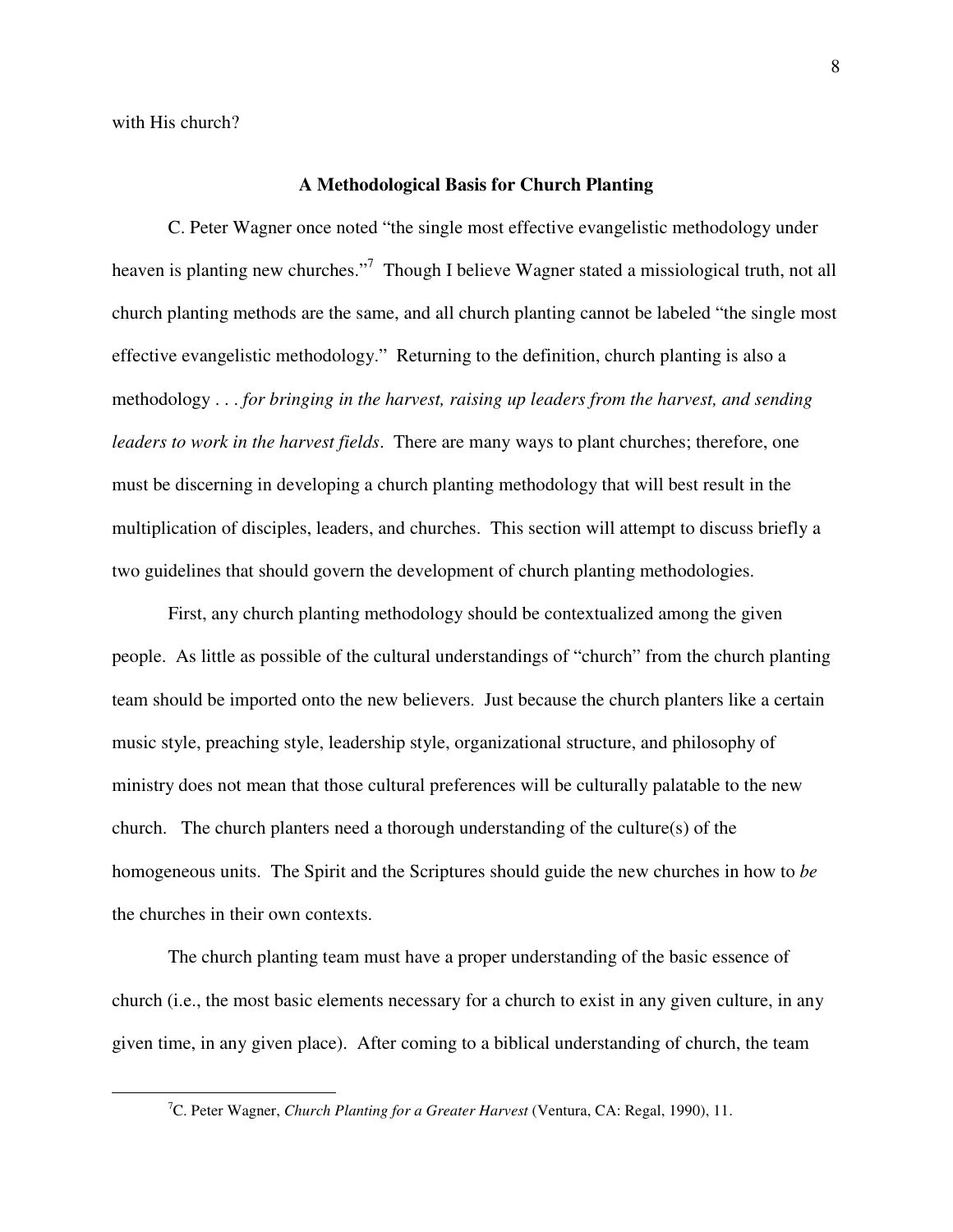should seek to plant this biblical understanding, with as little of their cultural traditions of church as possible being imported onto the people.

 Second, any church planting methodology should be highly reproducible among the given people. Church planters should desire to see the multiplication of churches. From the time the church planting team enters a particular field, they are serving as a model of what both Christ and His church are supposed to look like. The people are learning even before they come to Christ. Everything the team does is serving as a visual teaching tool before the people. The odds are good that in the future the new believers will continue to use (or never use) the same church planting methodology as used by the church planting team.

Just because the church planters can carry out a certain church planting method that results in a newly planted church does not mean that the new believers can reproduce that same methodology. In most cases, whenever highly trained leadership, large financial subsidies, and elaborate structures are required for church planting, a church planting movement will never occur. Though church planting is a simple concept, it is easy to complicate church planting by using methodologies that only few can use.

# **Practical Application**

l

Rick Warren suggests that churches should get to know the people demographically, culturally, geographically, and spiritually. $^{8}$  This information can be discovered through a variety of sources such as public libraries, Chambers of Commerce, maps, denominational agencies, marketing firms, and other leaders within the community. Though this information is both necessary and helpful, it usually gives the big picture rather than the details church planters need. For example, it is possible to develop a stereotypical individual that is supposed to

<sup>8</sup>Rick Warren, *The Purpose Driven Church* (Grand Rapids: Zondervan, 1995), 161-69.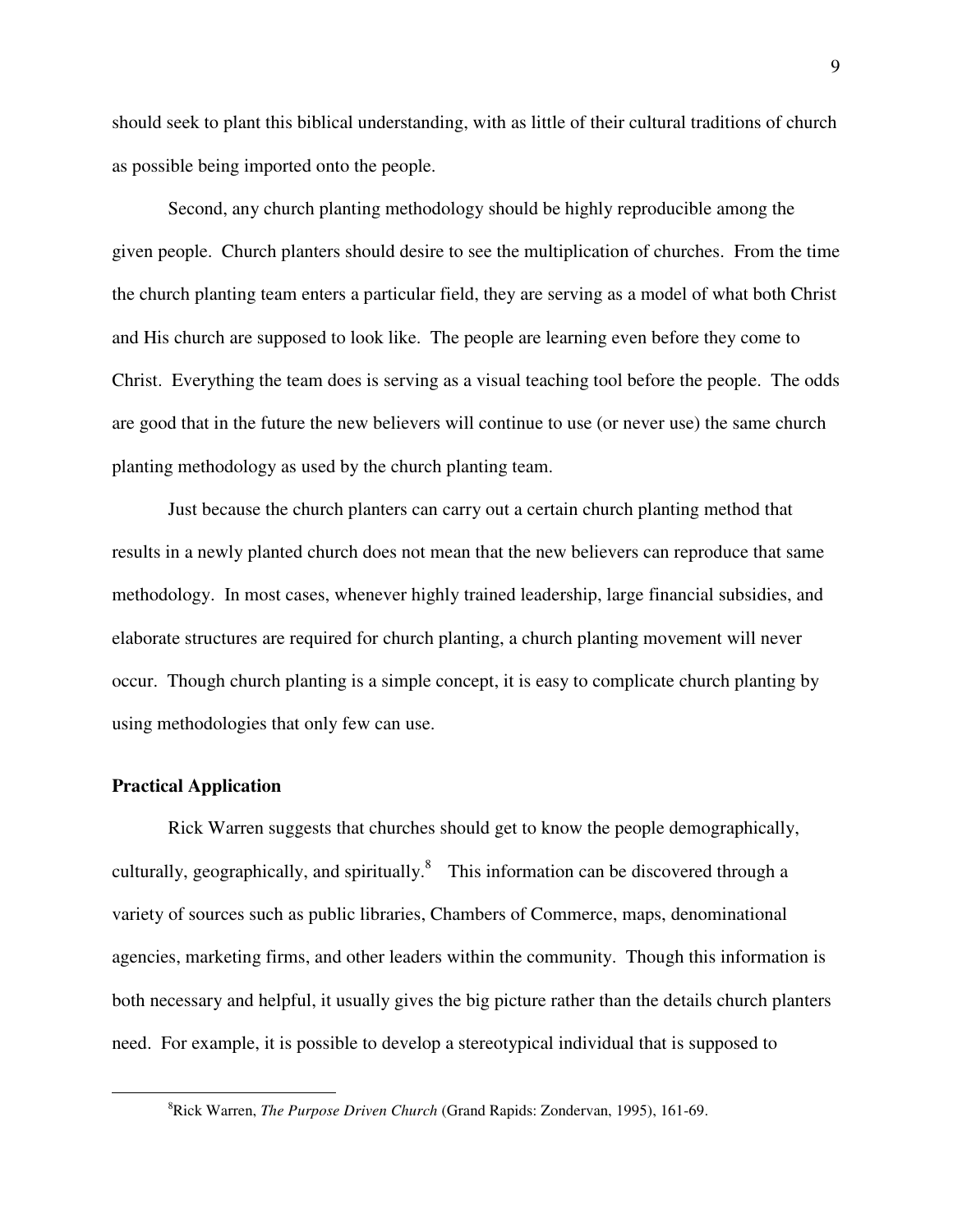represent the people group to whom a team feels called. Because this type of information offers an aerial view of the people representing the area, it is likely that the team can spend significant time trying to reach the stereotype, yet never finding him or her. Church planters need to learn to spend time with the people and learn from them. They must learn from them and listen to them. They must listen to them and discern how to effectively share the gospel with them.

 Church planters can follow the highly contextual and reproducible P.A.W. approach in their methodologies used. First, they need to pray (P). They need to pray for the person(s) of peace, pray for discernment regarding the overall methodology used, pray for opportunities to share the gospel. Second, church planters need to act (A). They must do something! Church planting cannot be done in an office or in seclusion. Church planters must get out into the community with the people. They need to learn to drink coffee and hang out with people in the community. They need to learn to cook a simple meal, and have people into their homes. They need to do servant evangelism projects. They should prayerwalk a community. They can go door to door visiting throughout a community. Finally, church planters need to watch (W). They need to watch God act. He desires the salvation of the people more than the church planters. Church planters must watch His Spirit at work and join Him. They need to watch for the person(s) of peace to emerge from the context. They must watch for emerging leaders from among the new believers.

### **A Strategic Basis for Understanding Church Planting**

 Concerning the definition, church planting is also a *strategy* for bringing in the harvest, raising up leaders from the harvest, and sending leaders to work in the harvest fields*.* Charles Brock stated, "If the church planter is fully aware of the need for 'thinking reproducible' in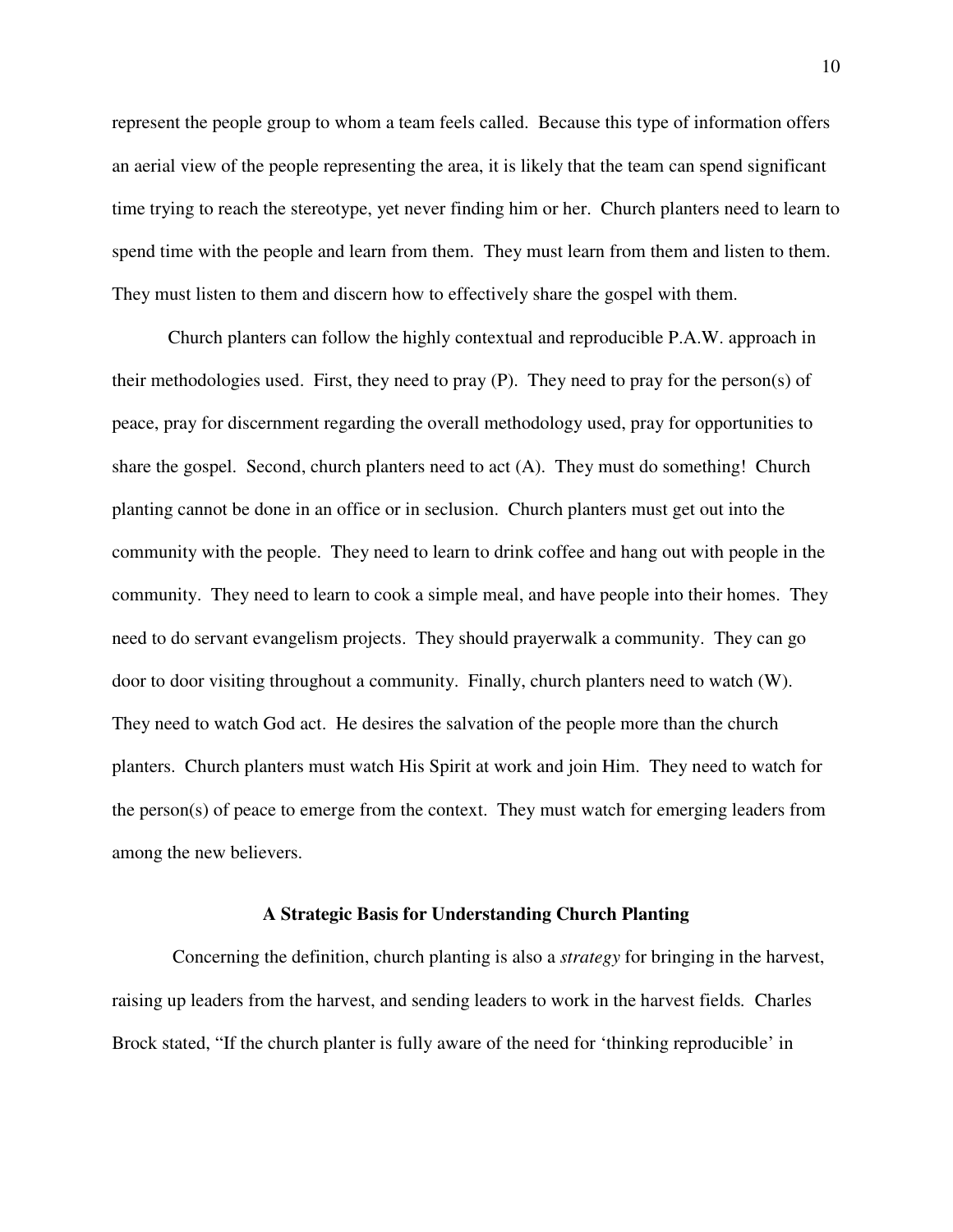everything done, he will more likely plant a church capable of reproduction."<sup>9</sup> If the desired result is the multiplication of disciples, leaders, and churches, then one should strategize accordingly from the beginning.

The development of a church planting strategy should be done with caution. On the one hand, having no strategy is unwise. On the other hand, being too rigid with strategy is also unwise. Paul had a strategy, but was flexible with it. He wanted to go to Asia, and God prevented Him (Acts 16:6); then he wanted to go to Bithynia, and God prevented Him (Acts 16:7). Thankfully, Paul was willing to allow his strategy to be conformed to the will of God, and his faithfulness resulted in the Philippian church (Acts 16:10).

### **Practical Application**

l

Robert E. Logan stated, "Strategy translates vision into reality."<sup>10</sup> Aubrey Malphurs noted, "I define a strategy as the process that determines how you will accomplish the mission of the ministry."<sup>11</sup> Regardless, of one's understanding of strategy, there are three essential qualities of a mission strategy.<sup>12</sup> First, is the necessity of Bible-centeredness. How well does the overall strategy reflect a healthy understanding of the Scriptures? Second, a strategy needs to be efficient. Is the church planting team being a good steward with their resources (people, time, money, etc.)? Finally, the strategy needs to be relevant. Not all strategies will work in all contexts; therefore, the strategy itself needs to be contextualized. Malphurs added an additional component necessary for a good strategy.<sup>13</sup> The strategy must be a process that moves people from an unregenerate state to maturity in Christ.

<sup>9</sup>Charles Brock, *The Principles and Practice of Indigenous Church Planting* (Nashville: Broadman, 1981), 55.

<sup>10</sup>Robert E. Logan and Steven L. Ogne, *The Church Planter's Toolkit* (Carol Stream, IL: ChurchSmart Resources, 1994), IV-1.

<sup>&</sup>lt;sup>11</sup> Aubrey Malphurs, *Strategy 2000* (Grand Rapids: Kregel, 2000), 55.

<sup>&</sup>lt;sup>12</sup>See C. Peter Wagner, *Frontiers in Missionary Strategy* (Chicago: Moody, 1971), 16-17.

<sup>13</sup>Malphurs, *Strategy 2000*, 44.